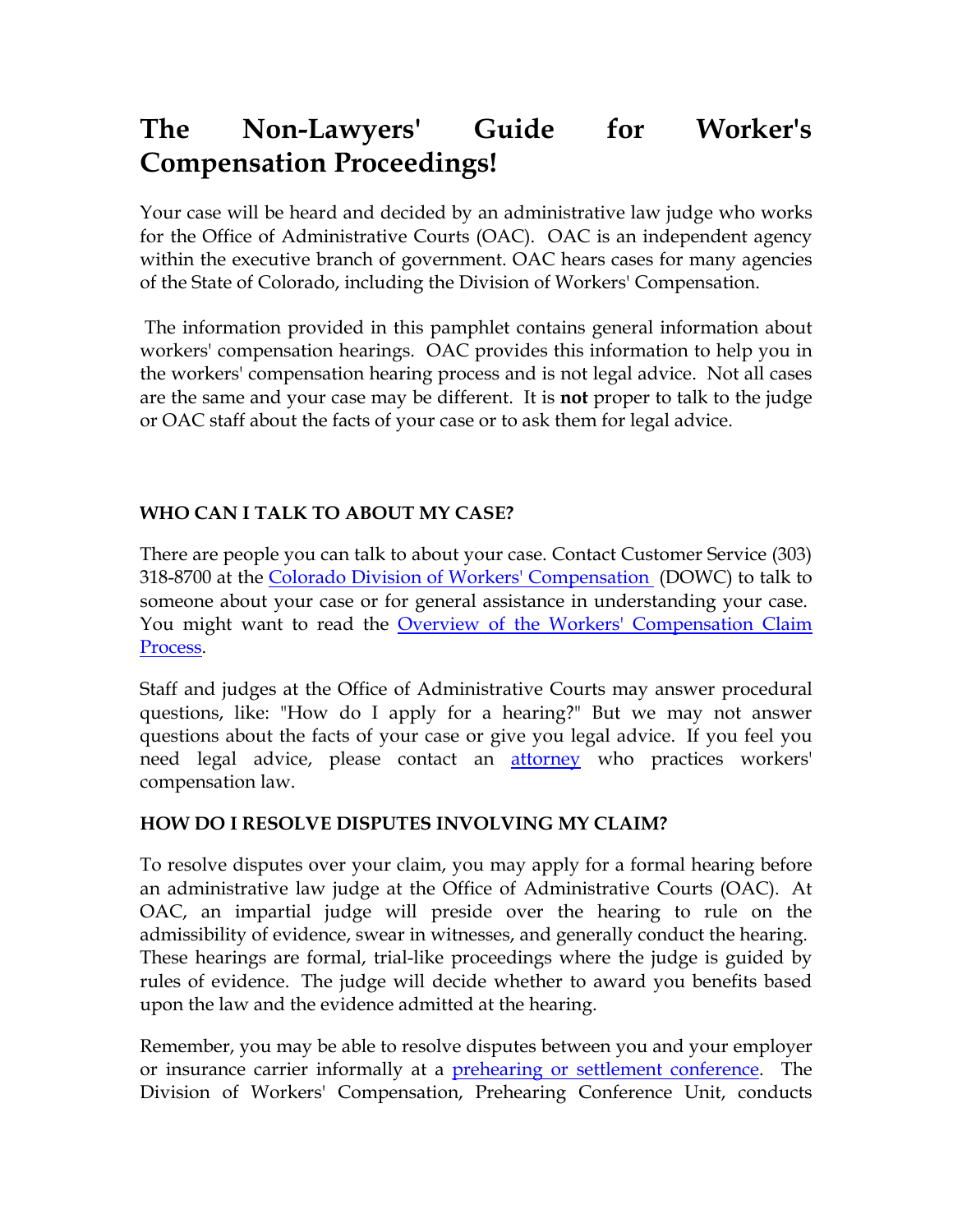prehearing and settlement conferences in workers' compensation claims. This unit assists OAC in handling motions in workers' compensation cases and in resolving disputes. You may contact the Prehearing Conference Unit at:

633 17th Street, Suite 400 Denver, CO 80202-3660

 Setting Line: (303) 318-8600 Fax Number: (303) 318-8740

cdle\_dowc\_prehearings@state.co.us

## **SHOULD I REPRESENT MYSELF IN MY WORKERS' COMPENSATION CASE?**

At hearing before the judge at Office of Administrative Courts (OAC), you may be represented by an attorney, or you may represent yourself. OAC cannot appoint an attorney to represent you. If you need to find an attorney, the Colorado Bar Association provides a list of attorneys who practice in the area of workers' compensation. It is up to you to decide whether to hire an attorney to represent you. An attorney can help you decide whether you need one. You may choose to represent yourself, but an attorney likely is more qualified to help you present your case to the judge.

Remember, the judge is neutral and may not give legal advice to you or the other side. If you choose to represent yourself at the hearing, you must be familiar with the [workers' compensation law governing your entitlement to benefits.](http://www.coworkforce.com/DWC/WC_Act/Workers) You must also be familiar with rules governing hearing procedures [\(OAC Rules &](http://www.colorado.gov/dpa/oac/Redesign2008/RWCOACRP.htm) [DOWC Adjudication Rules\)](http://www.coworkforce.com/dwc/Rules/Rules%20pdf/RulesLinksTable.asp) and with [rules of evidence.](http://www.boulder-bar.org/bar_media/evidence/13.11.html)

You may want to review OAC's answers to **[frequently asked questions](http://www.colorado.gov/dpa/oac/Redesign2008/RWCFAQ1.htm)** and our [explanation of the hearing process.](http://www.colorado.gov/dpa/oac/Redesign2008/RWCCompOverview.htm)

## **UNDERSTANDING THE HEARING PROCESS:**

Below is general information about formal workers' compensation hearings before judges at the Office of Administrative Courts (OAC). Remember, the judge will decide whether to award you benefits based upon evidence admitted at the hearing. Note that an injured worker claiming benefits is generally referred to as the "claimant". In general, an employer and its insurance company responding to the claim are collectively referred to as "respondents".

## **Summary of the process:**

• Apply for hearing with OAC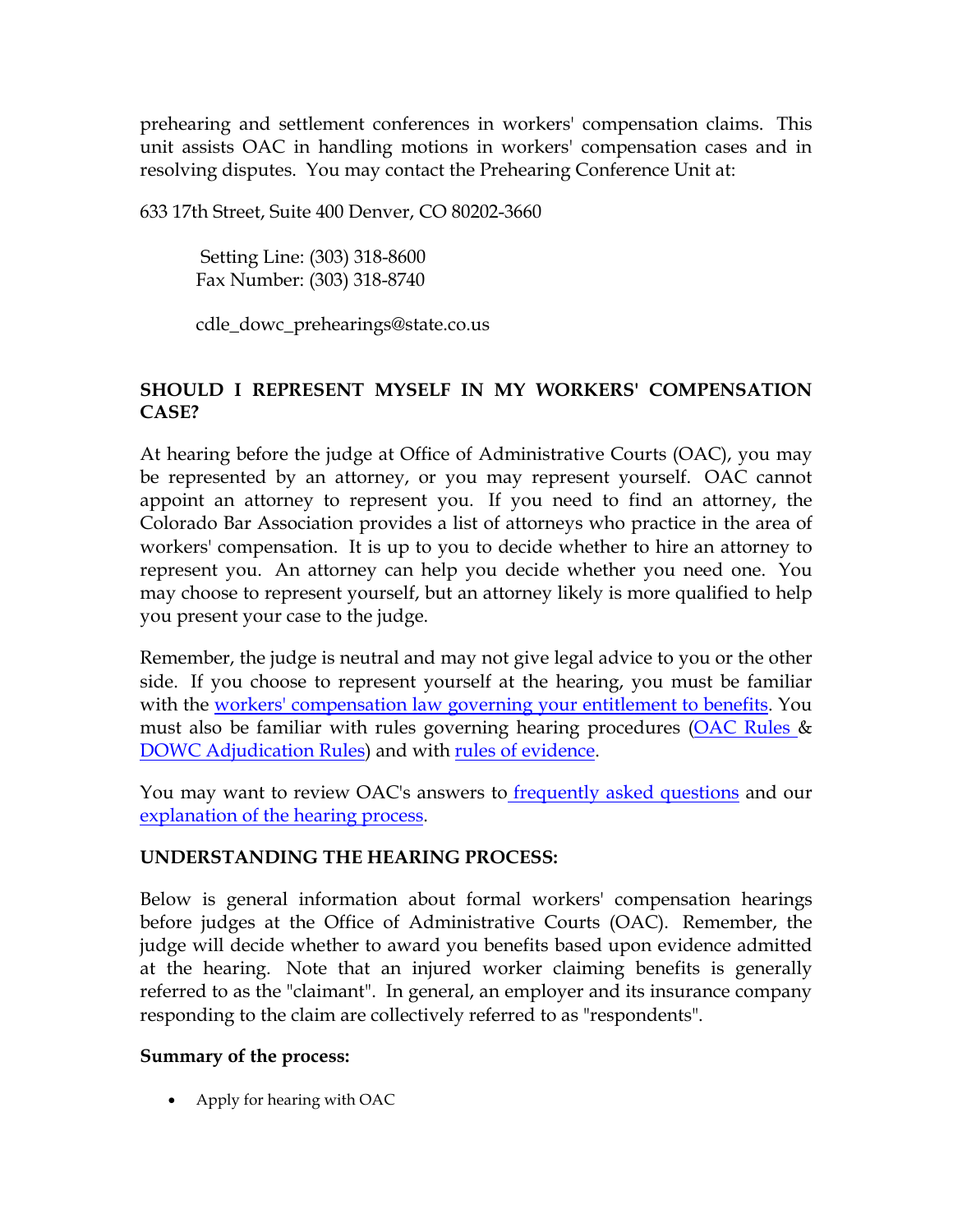- Response to application for hearing
- Setting date with OAC clerk
- Confirmation of hearing date
- Notice of Hearing issued by OAC
- Document exchange deadline
- Hearing before the judge
- Judge issues order

#### **Forms you might need:**

- [Application for Hearing/Notice to Set](http://www.colorado.gov/dpa/oac/pdf/apphrg.pdf)
- [Application for Hearing -](http://www.colorado.gov/dpa/oac/pdf/AppDisfig.pdf) Disfigurement Only
- [Application for Expedited Hearing](http://www.colorado.gov/dpa/oac/pdf/appexpd.pdf)
- **[Response to Application for Hearing](http://www.colorado.gov/dpa/oac/pdf/RsptoHrng.pdf)**
- [Hearing Confirmation Rule 8\(1\) OACRP](http://www.colorado.gov/dpa/oac/pdf/ConfirmationForm.pdf)
- [Hearing Cancellation](http://www.colorado.gov/dpa/oac/pdf/CancelForm.pdf)
- [Case Information Sheet \(CIS\)](http://www.colorado.gov/dpa/oac/pdf/cis.pdf)
- [Code of Conduct for Interpreters in Administrative Hearings](http://www.colorado.gov/dpa/oac/pdf/Translator.pdf)

#### **Helpful Pamphlets / Instructions:**

- Instructions for Completing an Application for Hearing and Notice to Set, or a Response [to Application for Hearing, for a Workers' Compensation Hearing](http://www.colorado.gov/dpa/oac/pdf/Instructions.pdf)
- [Instrucciones para completer una Aplicacion Para Audienca y Aviso para Fijar, o una](http://www.colorado.gov/dpa/oac/pdf/nlguide_Spanish.pdf)  [Respuesta a una Aplicacion Para Audienca, para una Audienca de Compensacion de](http://www.colorado.gov/dpa/oac/pdf/nlguide_Spanish.pdf)  **[Trabajadores](http://www.colorado.gov/dpa/oac/pdf/nlguide_Spanish.pdf)**

#### **Sources of Legal Authority / Rules:**

- [Workers' Compensation Act of Colorado](http://www.coworkforce.com/DWC/WC_Act/Workers)
- [Workers' Compensation Rules of Procedure](http://www.coworkforce.com/dwc/Rules/Rules%20pdf/RulesLinksTable.asp)
- [Office of Administrative Courts Rules of Procedure](http://www.colorado.gov/dpa/oac/Redesign2008/RWCOACRP.htm)
- [Colorado Rules of Evidence](http://www.boulder-bar.org/bar_media/evidence/13.11.html)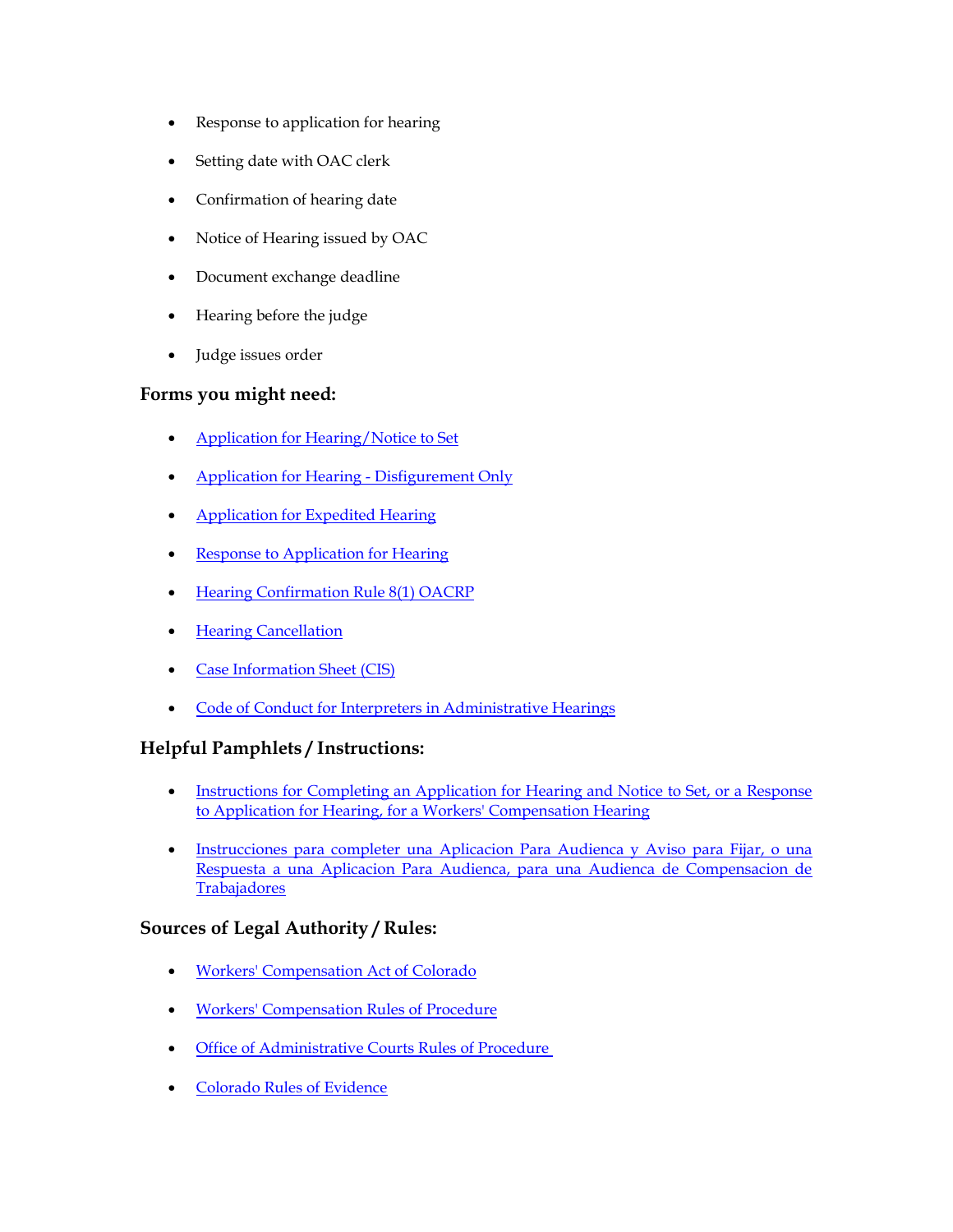## **Applying for a hearing:**

If you have disputed issues in your workers' compensation case that need to be decided by a judge, you may request a formal hearing from OAC by filing either an [Application for Hearing/Notice to Set](http://www.colorado.gov/dpa/oac/pdf/apphrg.pdf) or, where allowed by statute, an [Application for Expedited Hearing.](http://www.colorado.gov/dpa/oac/pdf/appexpd.pdf) Where the only issue the judge must decide is an award of disfigurement benefits for scarring or other disfigurement, you may file an [Application for Hearing -](http://www.colorado.gov/dpa/oac/pdf/AppDisfig.pdf) Disfigurement Only.

For help obtaining forms for applying for hearing, you can call OAC at (303) 866- 2000 or (303) 866-XXXX, or you can also call Customer Service at the Division of Workers' Compensation, (303) 318-8700.

## **[Application for Expedited Hearing](http://www.colorado.gov/dpa/oac/pdf/appexpd.pdf)**

Under limited circumstances, either claimant or respondents may file an Application for Expedited Hearing. For help, see OAC's pamphlet: **Instructions** [for Completing an Application for Hearing and Notice to Set, or a Response to](http://www.colorado.gov/dpa/oac/pdf/Instructions.pdf)  [Application for Hearing, for a Workers' Compensation Hearing.](http://www.colorado.gov/dpa/oac/pdf/Instructions.pdf)

The following are circumstances under which OAC may expedite a hearing: (1) Where claimant files an [Application for Expedited Hearing](http://www.colorado.gov/dpa/oac/pdf/appexpd.pdf) within 45 days of respondents filing a [Notice of Contest;](http://www.coworkforce.com/DWC/WC_Act/Pages/Workers_Compensation_Act_By_Article.asp#8-43-203) (2) where prior authorization of medical treatment has been requested and denied pursuant to [W.C.R.P., Rule 16-10;](http://www.coworkforce.com/dwc/Rules/HTML/RapidNavRules13-15_17.asp#16-10%20CONTEST_OF_A_REQUEST) (3) where respondents have filed a Petition to Suspend Compensation and claimant has objected (link to WCRP 6-4); and (4) where there is a dispute concerning claimant's request for a <u>one-time change of physician</u>.

If OAC accepts your Application for Expedited Hearing, the clerk will assign the date, time, and location of the hearing and will send you that information on a [Notice of Hearing.](http://www.coworkforce.com/DWC/WC_Act/Pages/Workers_Compensation_Act_By_Article.asp#8-43-207)

If you do not meet one of the above four requirements for obtaining an expedited hearing, do not file an Application for Expedited Hearing. If you improperly file an Application for Expedited Hearing, you will cause significant delay in setting your case for hearing.

Be sure you carefully follow the instructions for completing the Application for [Expedited Hearing form.](http://www.colorado.gov/dpa/oac/pdf/Instructions.pdf) You should attach a copy of the Notice of Contest where you are requesting an expedited hearing within 45 days of the Notice of Contest. Our clerks will reject the Application for Expedited Hearing unless you complete all parts.

**[Application for Hearing/Notice to Set:](http://www.colorado.gov/dpa/oac/pdf/apphrg.pdf)**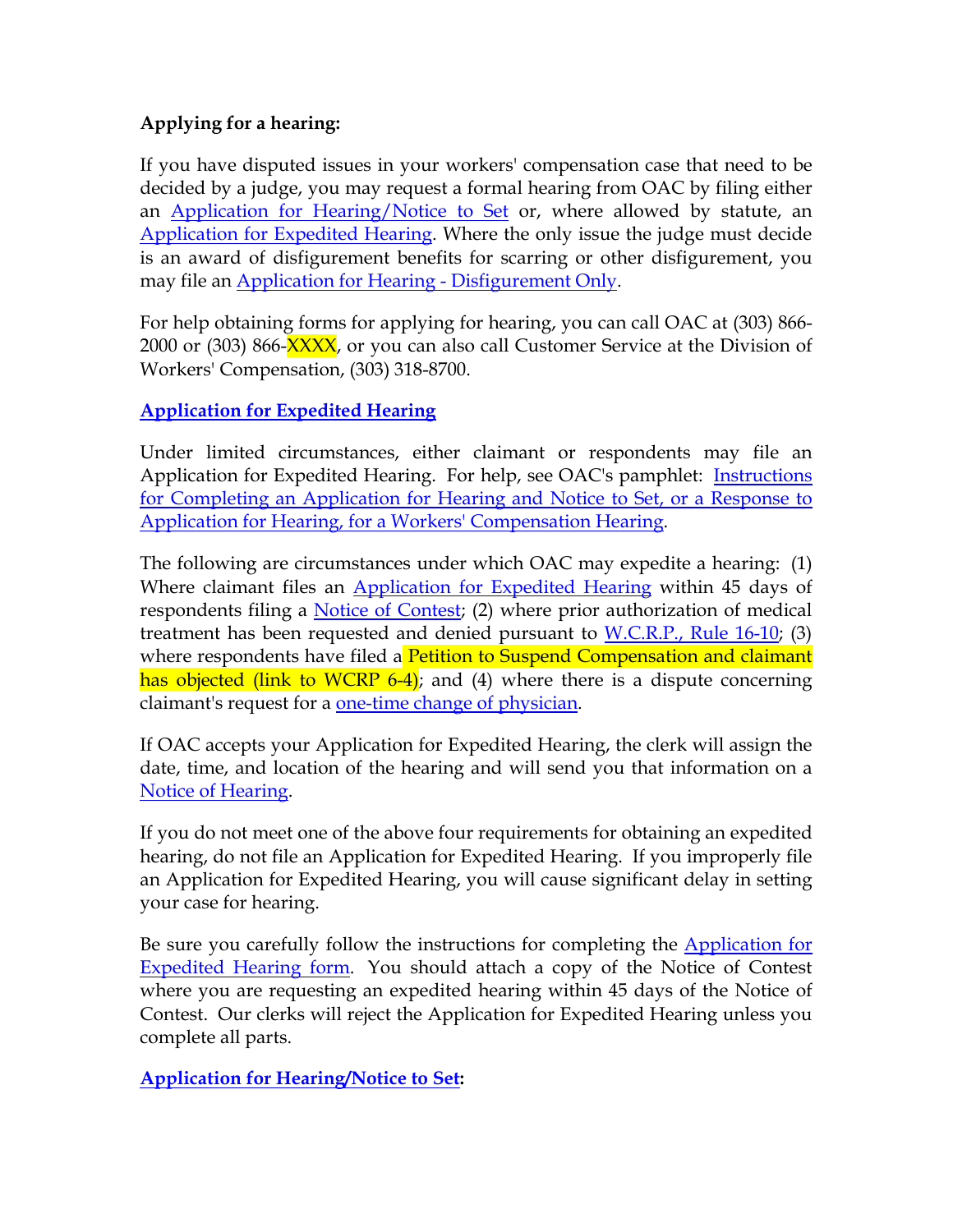If you don't qualify for an expedited hearing, you may obtain a hearing by filing an [Application for Hearing/Notice to Set.](http://www.colorado.gov/dpa/oac/pdf/apphrg.pdf) OAC holds hearings in Denver, Alamosa, Boulder, Loveland, Greeley, Colorado Springs, Pueblo, Grand Junction, Durango, and Glenwood Springs. For help, see OAC's pamphlet: [Instructions for](http://www.colorado.gov/dpa/oac/pdf/Instructions.pdf)  [Completing an Application for Hearing and Notice to Set, or a Response to](http://www.colorado.gov/dpa/oac/pdf/Instructions.pdf)  [Application for Hearing, for a Workers' Compensation Hearing.](http://www.colorado.gov/dpa/oac/pdf/Instructions.pdf)

Be sure you carefully follow instructions in the above pamphlet for completing the Application for Hearing and Notice to Set form. Our clerks will reject the application for hearing unless you complete all parts. The following is a summary of those instructions.

You need to fill in the information on the front of the form regarding parties and issues. Verify the information you provide on the application for hearing, such as the name and address of the employer and insurer. We use the information you provide to set the case up in our computer system, which automatically generates certain documents based upon that information. So, if you provide us an incorrect address for your employer or the insurance carrier, correspondence from OAC will go to the incorrect address. This will might invalidate the notice of hearing we send out and cause significant delay in getting your case to hearing.

You must always provide respondents, or their attorney if represented, a copy of any document you file with OAC, including copies of the application for hearing, [any motion or correspondence to OAC, and responses to motions.](http://www.colorado.gov/dpa/oac/Redesign2008/RWCOACRP.htm#6) You must complete the Certificate of Service or Certificate of Mailing to show that you have provided a copy of the document to the other side.

If you are the employer in the case, you need to file a Response to Application for [Hearing](http://www.colorado.gov/dpa/oac/pdf/RsptoHrng.pdf) and provide claimant copies of it and anything else you file with OAC.

If you wish to have OAC set the date and time of the hearing for you, follow the instructions under Section B of the Application for Hearing and Notice to Set form. Even if you ask OAC to set the hearing, be certain to fill out the front of the form and Sections D and E of the form. Send the application for hearing to the OAC office closest to your residence. As required under Section E, you should also send a copy of the application for hearing directly to the respondents (the employer or insurance company) or to their attorney if represented. A clerk will send a notice to set to the necessary parties and arrange for a hearing date for you.

If you wish to set the case yourself, follow the directions on the Application for Hearing and Notice to Set form. Once a mutually agreeable hearing date has been set, OAC will send you and the other parties a formal notice of the hearing.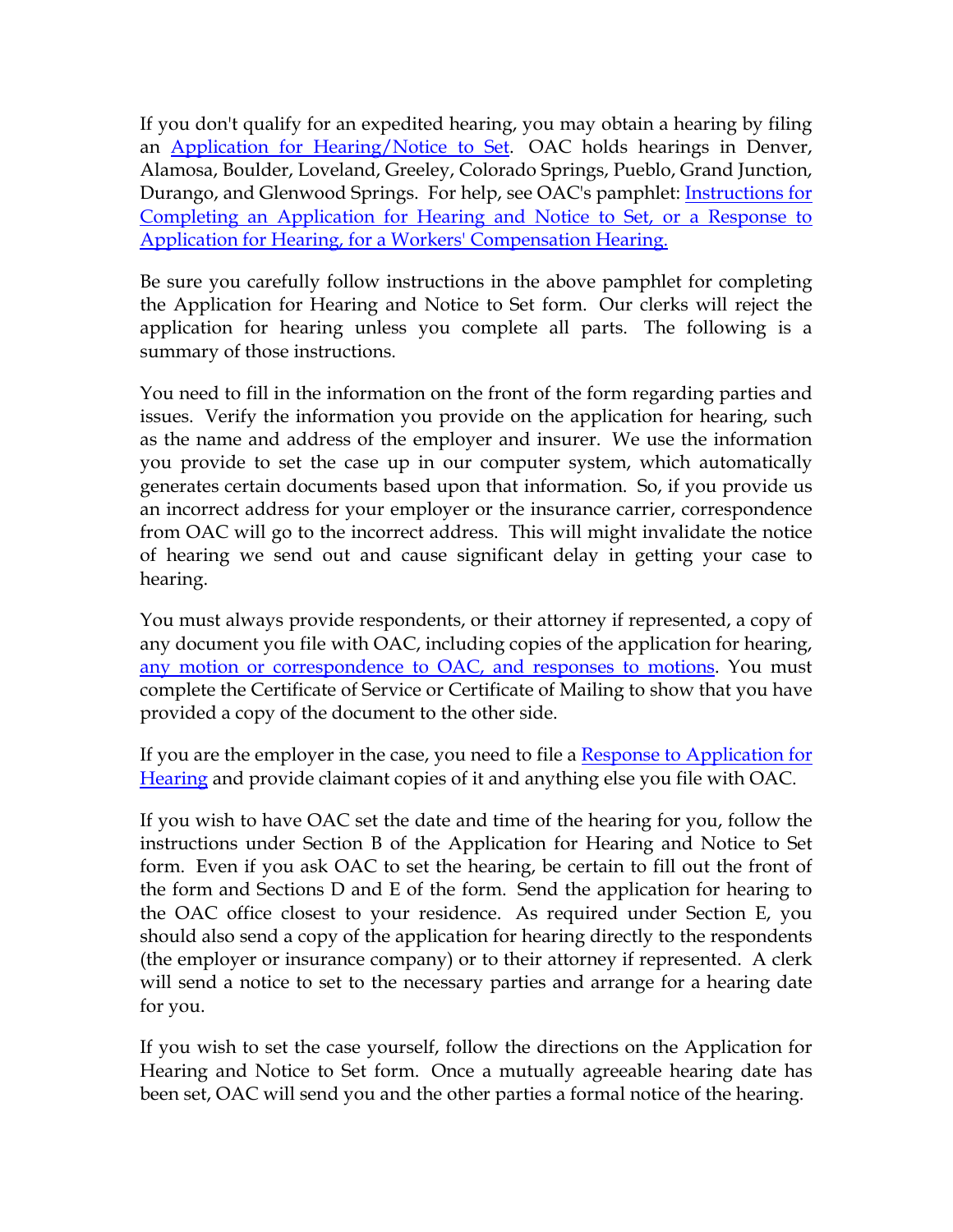**[Application for Hearing -](http://www.colorado.gov/dpa/oac/pdf/AppDisfig.pdf) Disfigurement Only :**

Where the only issue the judge must decide is an award of disfigurement benefits for scarring or other disfigurement, you may file an **Application** for Hearing - [Disfigurement Only.](http://www.colorado.gov/dpa/oac/pdf/AppDisfig.pdf) For help, see OAC's pamphlet: Instructions for [Completing an Application for Hearing and Notice to Set, or a Response to](http://www.colorado.gov/dpa/oac/pdf/Instructions.pdf)  [Application for Hearing, for a Workers' Compensation Hearing..](http://www.colorado.gov/dpa/oac/pdf/Instructions.pdf)

## **Evidence You May Need to Offer to the Judge at Hearing:**

You should consider what evidence you need to bring to hearing to prove your case. For example, you might want to consider offering documentary evidence (Exhibits), your testimony, and testimony of other witnesses who know about the facts and issues involved in the case.

Only those witnesses listed on the application for hearing or response to application for hearing may testify at the hearing, unless witnesses are added by agreement of the parties or by the judge. This means you need to know the names of witnesses you intend to call and list them on your Application for Hearing.

If there are documents, such as letters, contracts, business records, or medical records that help prove your case, bring the original and at least three copies to the hearing. You may also bring photographs or other items that relate to your case that you want the judge to consider. Documents, photographs, records, and reports can be considered by the Judge where admissible under the Workers' Compensation Act or through the Colorado Rules of Evidence.

## **20-Day Exchange Deadline:**

At least 20 days before the hearing, you must mail or hand-deliver to the respondents (or their attorney if they are represented) copies of documents you intend to submit to the judge. Documents you must exchange with opposing parties include medical records from doctors and hospitals, records of your employer, and vocational reports.

If you fail to exchange the above documents 20 days or more before the hearing, the judge may not consider them as evidence. See Section 8-43-210 for a statutory reference for the 20-Day rule.

## **Subpoena Procedures for Witnesses or for Obtaining Records:**

Begin the task of compiling documentary evidence by asking the other side for copies of employment records or medical records in their possession. You also have the right to subpoena relevant records, or other things to be produced at the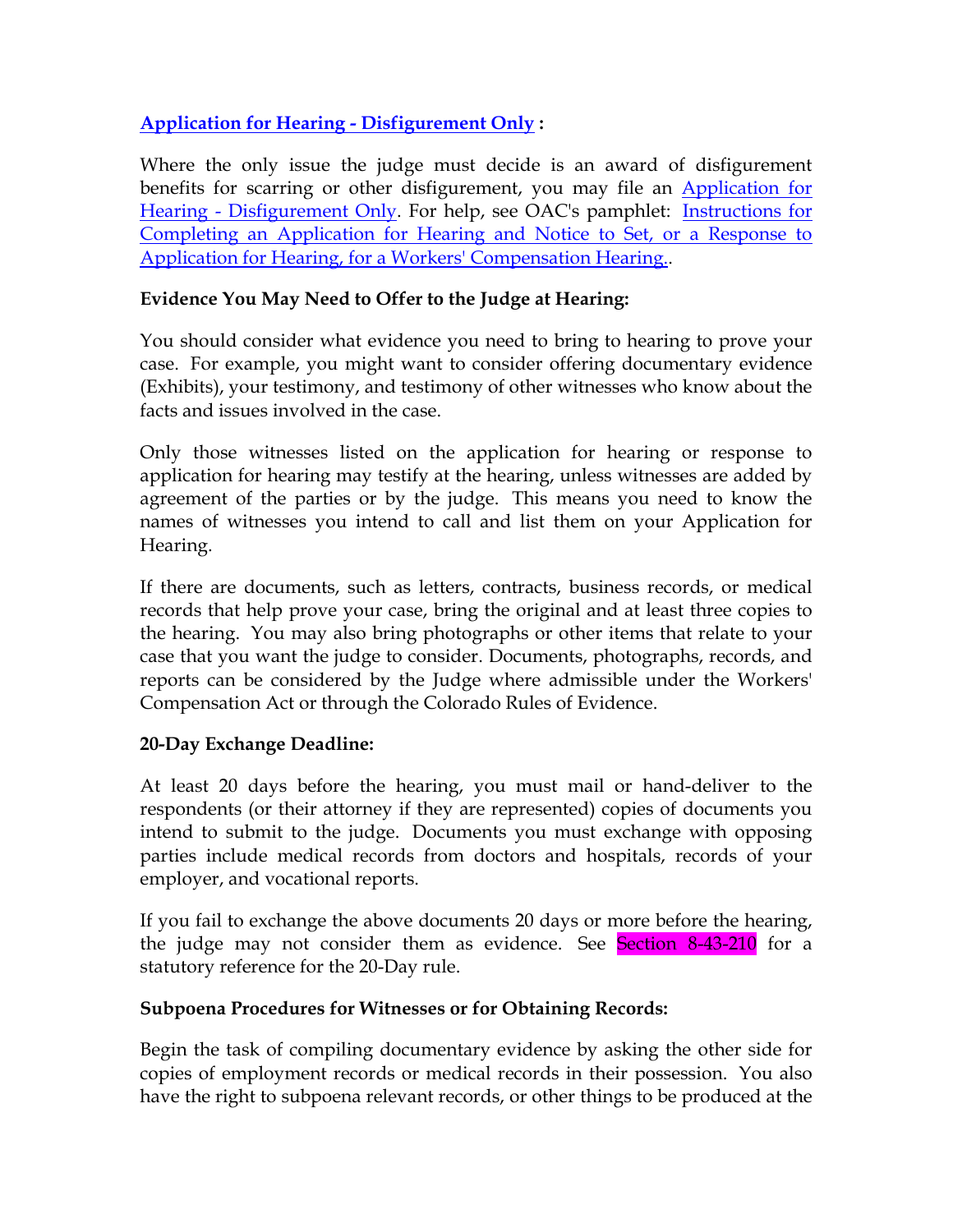hearing, from individuals, businesses, and government agencies. A witness can voluntarily come to the hearing; however, a subpoena protects your right to have that person testify if their testimony is relevant to your case. You must arrange to pay required fees, including mileage, and have someone else serve the subpoena at least 48 hours before the hearing, not counting weekends and holidays. You can also obtain records through formal [discovery.](http://www.colorado.gov/dpa/oac/Redesign2008/RWCFAQ2.htm#What_is_Discovery)

If the other side refuses to cooperate with your request, consider setting a prehearing conference before a prehearing administrative law judge to resolve the dispute or to obtain subpoenas. The Division of Workers' Compensation, Prehearing Conference Unit, conducts prehearing and settlement conferences in workers' compensation claims to rule on motions, resolve disputes, and assist OAC in issuing subpoenas. You may contact the Prehearing Conference Unit at:

633 17th Street, Suite 1300 Denver, CO 80202-3660

| Main    | Number:                    | (303) | 866-5527 |
|---------|----------------------------|-------|----------|
| Setting | Line:                      | (303) | 866-5508 |
|         | Fax Number: (303) 866-5588 |       |          |

### **The Hearing Process:**

The following is only a summary of the hearing process. After readying reading this summary, you may have additional unanswered questions. You should then review the [Workers' Compensation FAQs s](http://www.colorado.gov/dpa/oac/Redesign2008/RWCFAQIndex.htm)ection of this website.

Your hearing will be very similar to a trial in court, with witnesses, and exhibits presented by all parties. An attorney may represent the other side to your case. You may have an attorney represent you, or you may appear and represent yourself. If you represent yourself, you must be familiar with the Workers' [Compensation Act of Colorado,](http://www.coworkforce.com/DWC/WC_Act/Workers) the [Workers' Compensation Rules of Procedure,](http://www.coworkforce.com/dwc/Rules/Rules%20pdf/RulesLinksTable.asp) and the [Colorado Rules of Evidence.](http://www.boulder-bar.org/bar_media/evidence/13.11.html) At hearing, you must be able to respond to objections from the other side. Remember, the judge must remain neutral and cannot help you present your case or respond to objections for you. If you need to find an attorney for legal advice, you may want to consult the the list of [workers' compensation attorneys provided by the Colorado Bar Association.](http://www.coworkforce.com/DWC/Attorneys/WC%20provider%20List%20(2008).pdf)

In workers' compensation cases, the issues vary from case to case. In most cases, the claimant (employee) must introduce evidence to show that he or she is entitled to workers' compensation benefits. Generally, you must show that you were hurt as a result of performing the duties of your employment and that, under the law, you are entitled to workers' compensation benefits from respondents (the insurance company or your employer).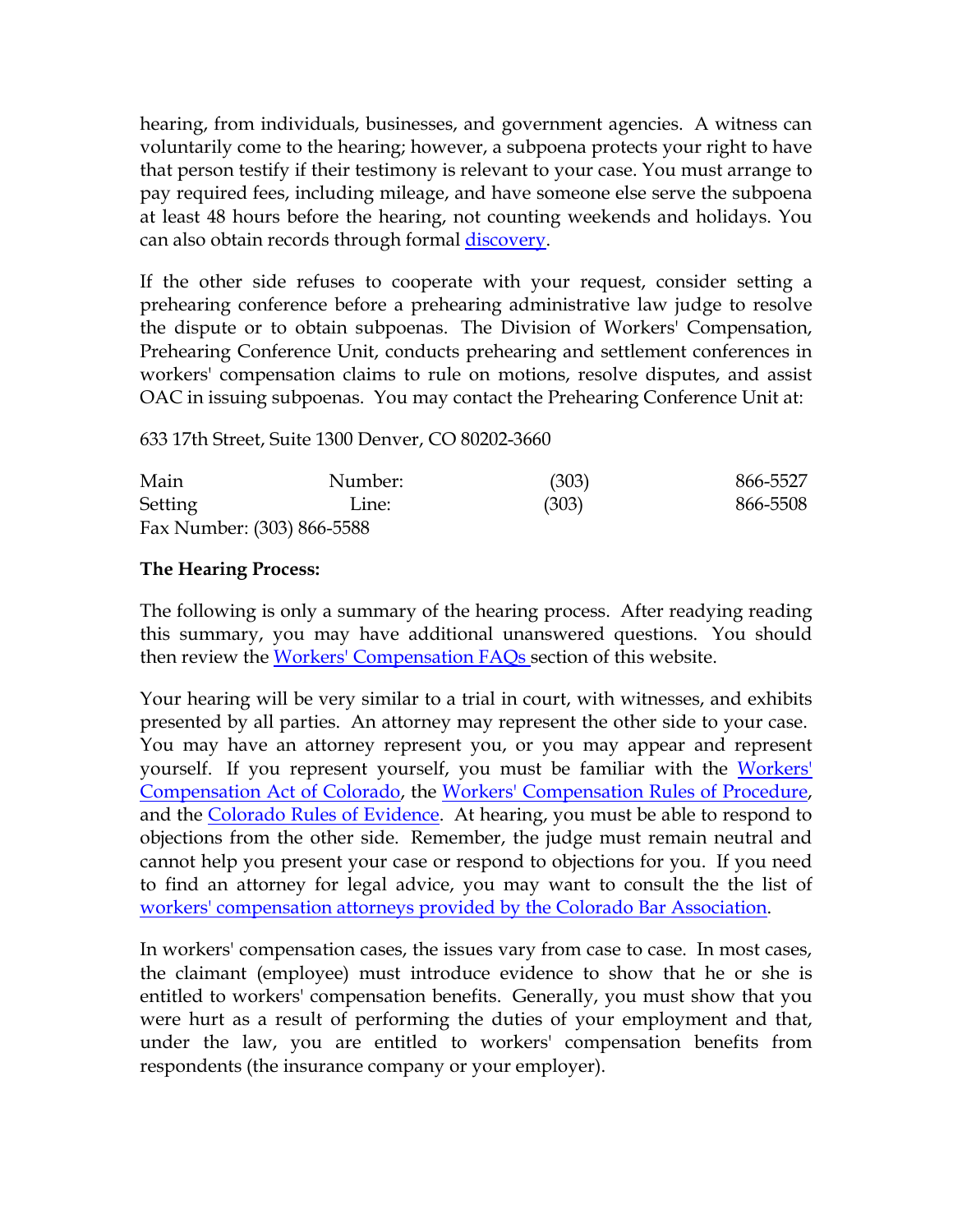When the hearing begins, the judge may ask each side what the issues are and what each side intends to prove. Each side then can introduce relevant evidence to prove its case. At the hearing, the claimant usually must present their case first before the respondents present their case. This means you must present your evidence first. Your evidence may consist of exhibits (documents and records), your testimony, and testimony from your witnesses.

Exhibits may include medical reports and employer records presented to the judge at the hearing. You must provide copies of exhibits to the opposing side or lawyer at least 20 days before the hearing. Unless the other side agrees, exhibits should not include a written statement by a witness who is not present to testify at the hearing. Do not attempt to file medical records or documents with OAC before the time of the hearing, because the judge will only consider evidence admitted at the hearing.

Either side may object to admitting certain exhibits into evidence. The judge will decide whether to allow exhibits into evidence. In general, the judge will not consider exhibits unless they are admissible under the Workers' Compensation [Act o](http://www.coworkforce.com/DWC/WC_Act/Workers)r the [Colorado Rules of Evidence.](http://www.boulder-bar.org/bar_media/evidence/13.11.html)

If you call witnesses, you may ask them questions about the facts of your case (direct examination). After you are finished asking questions, the lawyer for the other side will ask questions (cross-examination). You may then ask more questions about matters brought up by the other side (redirect examination).

In some cases, depositions may be taken of doctors or other witnesses before or after the hearing. A deposition is a sworn statement taken before a court reporter outside of court, after all parties receive notice of the deposition and have an opportunity to be present. The depositions are filed with the judge who reads them instead of having the witnesses testify at the hearing.

Remember, this hearing is your chance to tell the judge why you should receive workers' compensation benefits. It is important to have your witnesses present at the hearing to testify and to provide the medical records and employer records that support your claim to the judge at the hearing.

Under some circumstances, respondents are required to put on their evidence first. As an example, if respondents already are paying you benefits that they wish to stop paying, they will set the case for hearing. If that happens, respondents must present their evidence first and show proper grounds for stopping or reducing your benefits. You will then have an opportunity to present evidence to show that your benefits should not be stopped or reduced.